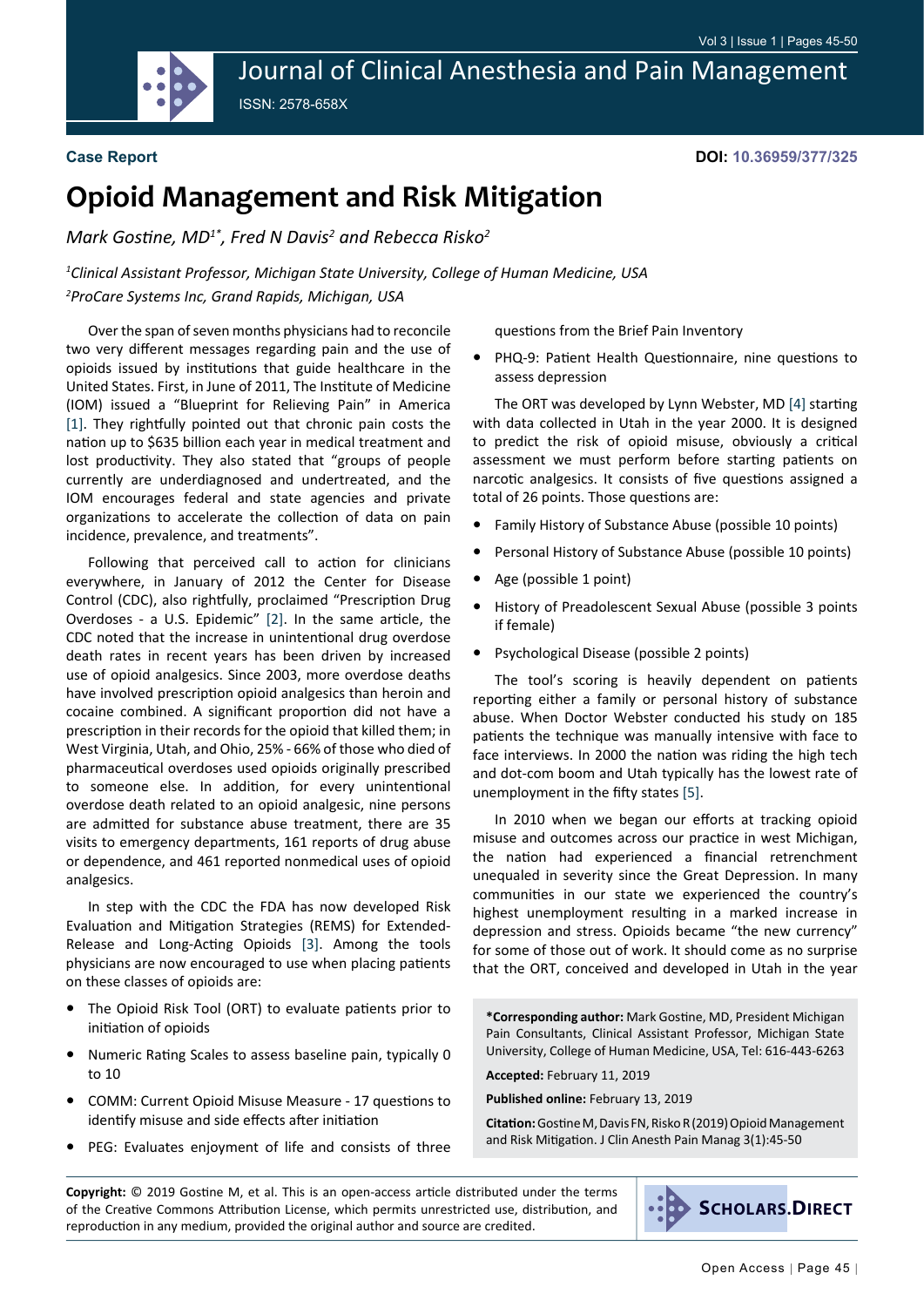2000, may no longer be relevant in Michigan in the year 2010 given the vastly different societal pressures the two states experienced.

Another key difference between our tool and the ORT is that we collected self-reported data on 14,000 patients using iPads versus the face to face interviews employed by Dr. Webster. By 2010 we had developed our own tool called the PRISMTM Pain Health Assessment (PHA) because there were no digital capture techniques that met our needs. Selfreporting patient surveys, like the Pain Health Assessment (PHA) that we employ, have vastly increased the amount of data captured. However, it would seem easier to misrepresent the truth on a self-reported survey than in a face to face interview where there may be some give and take, along with follow up questions between patient and clinician. A patient highly motivated to divert medications for economic reasons, or seeking to treat depression with opioids, may simply misrepresent the truth with a touch of the iPad. Given these different sets of circumstances, we felt compelled to test the validity of the ORT in our environment.

In addition we conducted a second study to examine outcomes for patients on opioids. We wanted to see how much pain relief patients reported on different doses of narcotic pain relievers. Conducting double blind studies to assess their therapeutic response would be very costly. However, throughout our practice we already have in excess of 10,000 patients who are on various dose levels of narcotics. Since we had been tracking their outcomes since 2010 it was a relatively straightforward proposition to analyze their outcomes and to compare them to the dose level of opioids they were prescribed.

### **Study Methods**

#### **Clinical setting and patient selection**

Our studies were conducted at Michigan Pain Consultants (MPC), an interdisciplinary community-based pain medicine practice, in Grand Rapids, MI established in 1984. The practice has seven clinical locations covering a service area of six counties in West Michigan and includes fourteen physicians and six midlevel providers. The data was collected using the PRISM™ patient management system, developed by ProCare Systems [\[6](#page-5-9)]. The PRISM™ system is a digital toolbox, containing among other components, the Pain Health Assessment (PHA), a patient reported health outcomes tool. The information is routinely gathered from chronic pain patients in the practice using IRB approved language in the consent forms.

A detailed analysis of observed behaviors associated with narcotic misuse was constructed and correlated with elements in the PHA and ORT. An independent-samples t-test was run on 13,986 de-identified unique patients. Data was further evaluated using Shapiro-Wilks test and Chi-squared tests.

#### **Pain health assessment**

The PHA is a multidimensional structured self-report questionnaire completed on an iPad prior to seeing the physician. It contains core outcomes domains that evaluate

the efficacy and effectiveness of treatments, consistent with the recommendations of the Initiative on Methods, Measurement, and Pain Assessment in Clinical Trials (IMMPACT) [[7\]](#page-5-5). The PHA evaluates disease presence, pain characteristics, physical function (e.g. self-care, mobility) and psychosocial function (e.g. emotional and social health dimensions of depression, anxiety, life control and social support) as well as patient satisfaction. It was inspired by the SF-36, TOPS and MPI and includes the ORT. Responses were coded on an 11 point Likert-type scale with 0 "most positive" and 10 "most negative".

#### **ORT correlations with misuse behavior**

Between September 2012 and January of 2013, we identified nearly 400 out of the 13986 unique patients who misused their opioid analgesics [[8\]](#page-5-6). This is only 3% of our total patient population and is consistent with data from Substance Abuse and Mental Health Services Administration and their results from the 2012 National Survey on Drug Use and Health [[9\]](#page-5-7). Misuse was defined as:

- Testing abnormal on typically more than one urine drug screen (UDS)
- **•**  Having an abnormal Michigan Automated Pharmacy Surveillance Report (MAPS)
- Exhibiting behaviors such as calling in early for prescriptions multiple times or being abusive to staff regarding the opioid prescription

Controls were defined as those among the 13,986 who did not misuse their medications. They included all the patients seen in our clinics over this time period. In the chart below ([Figure 1\)](#page-1-0) we can see that 66% of the patients who misused their medications presented with low risk ORT scores. While the ORT was statistically significant in differentiating misusers from patients in the control group, it lacked sensitivity. This observation inspired us to begin our quest for a better tool. Our goal was to examine other domains from the PHA that are less likely to be misrepresented by respondents.

<span id="page-1-0"></span>

The new opioid risk assessment is called the Narcotic Risk Manager (NRM) [[10\]](#page-5-8). Between September 2012 and July 2013,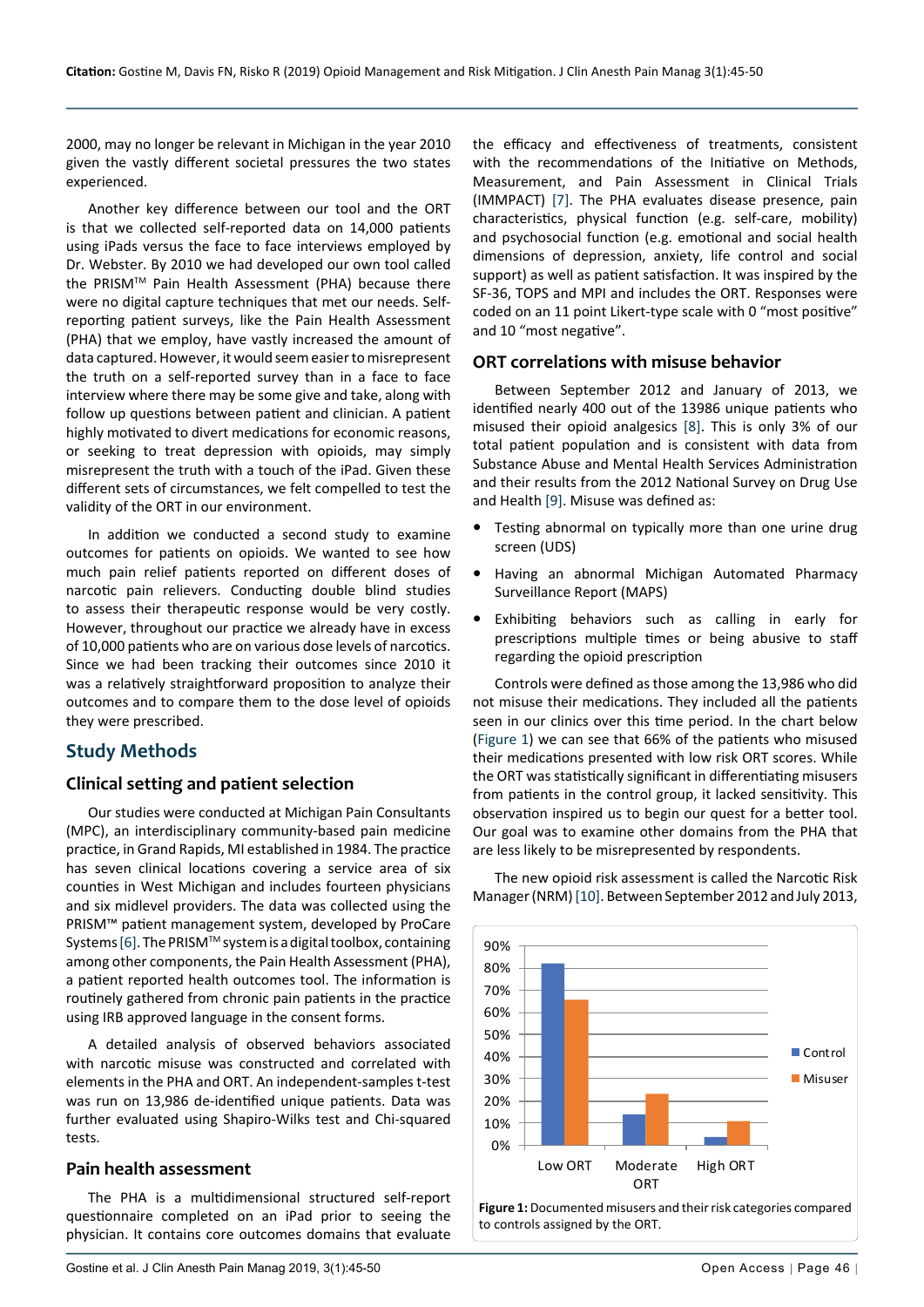5,940 patients completing a PHA, and prescribed opiates, were evaluated. A total of 408 (6.87%) were identified as misusers among the opioid prescribed group. The reason the number of patients shrank in the second study from nearly 14,000 to almost 6000, was because it was conducted on only those patients prescribed opioids. The 14,000 patients in the initial analysis included all patients either on opioids or not. Misuse behavior was defined consistent with the first analysis.

Exploratory analysis identified variables ([Table 1\)](#page-2-1) that were significant predictors of opioid misuse, all of which were considered for the final model. Logistic regression was used to model the probability that a patient prescribed opioids would demonstrate misuse behaviors. All two-way interactions were considered for the final model, which was determined using backward selection with  $α = 0.01$ . Seen below are the factors that were initially considered based on our analysis of data in the PHA, a literature review and other risk tools:

Marital Status and history of preadolescent abuse did not stand up to further analysis, so only the significant eight

<span id="page-2-1"></span>**Table 1:** Predictive Factors of Opioid Risk.

| <b>Factor</b>                         | p-value |
|---------------------------------------|---------|
| Gender                                | 0.005   |
| <b>Smoking Status</b>                 | 0.0001  |
| Education                             | 0.0007  |
| History of misuse of drugs or alcohol | 0.0001  |
| Insurance                             | 0.0042  |
| Number of psychological diseases      | 0.0009  |
| Race                                  | 0.0007  |
| Age                                   | 0.0001  |
| History of preadolescent abuse        | NS      |
| <b>Marital Status</b>                 | NS      |

<span id="page-2-0"></span>

variables make up the final prediction model created using logistic regression. As demonstrated in ([Figure 2](#page-2-0)) two below, the NRM now decreases the number of patients assigned a low risk score that actually misused their prescriptions by almost 50%. While still not perfect it is a substantial improvement, nearly doubling the sensitivity of the ORT.

Looking at the number of patients in this analysis who were on opioids and misused them, the number is very close to 7% (408/5940). We therefore define the average risk of misuse as 7%, moderate risk as twice average = 14%, high risk = 21%, very high as 28%. Clinicians can now readily utilize the NRM online to evaluate their patients with their smart phone, tablet or computer at [www.narcoticrisk.com.](http://www.narcoticrisk.com) When using the NRM it takes only seconds to fill in the pertinent information on the eight significant factors above. The patient's risk is reported as both a percent risk and low, moderate or high risk category ([Figure 3\)](#page-3-0). There are also suggestions on clinical management.

Along with using a risk profile tool like the NRM or ORT, clinicians initiating opioids for potentially long term use, need to chart the patient's pain rating using the classical numeric scale from 0 to 10. Coincident disease like a bipolar disorder and depression increase the risk of misuse so the PHQ-9 is recommended to evaluate depression. At subsequent visits we want to evaluate the efficacy of opioid therapy, hence the PEG, which is just three questions. Lastly, on an ongoing basis we also have to look at misuse and side effects with the Current Opioid Misuse Measure (COMM), seventeen questions that assess the risk for aberrant medication related behavior among persons prescribed opioids.

How effective are opioids for long term pain control? Our second study we presented at the AAPM conference in February of 2014 looked at pain relief outcomes in patients receiving different doses of narcotics. We know from other studies that high dose narcotic techniques can result in excess hip fractures in the elderly and of course increase risk of misuse and overdose [\[11](#page-5-10)]. Pain also adversely impacts a patient's quality of life. We need to balance these two competing imperatives, to do no harm and to relieve pain. Hence we set out to examine the optimal dose of opioids that were associated with the best pain outcomes in our practice.

#### **Population Selection**

Patients were selected based on having had an initial PRISMTM Pain Health Assessment (PHA) taken between August 1, 2010 and March 31, 2013. In addition, patients who also had a cumulative PHA taken between June 1, 2013 and July 15, 2013 were identified. There were a total of 1,032 patients who met criteria [\(Figure 2](#page-2-0)); 61.4% were female, 38.6% male.

<span id="page-2-2"></span>

| Table 2: Percent Relief and Opioid Dosage Group. |  |
|--------------------------------------------------|--|
|--------------------------------------------------|--|

|                | <b>Morphine Equivalent Dose</b> | Percent patients on opioid dose Initial Average Pain |      | Adjusted mean percent relief |
|----------------|---------------------------------|------------------------------------------------------|------|------------------------------|
| No Opioids     |                                 |                                                      | 4.78 | 64.10%                       |
| Low dose       | 1 - 20 med                      | 30% of patients on opioids                           | 5.32 | 56.80%                       |
| Moderate dose  | 21 - 49 med                     | 39% of patients on opioids                           | 5.53 | 57.60%                       |
| High dose      | 50 - 100 med                    | 18% of patients on opioids                           | 5.86 | 54.01%                       |
| Very High dose | $\geq 101$ med                  | 13% of patients on opioids                           | 5.76 | 51.30%                       |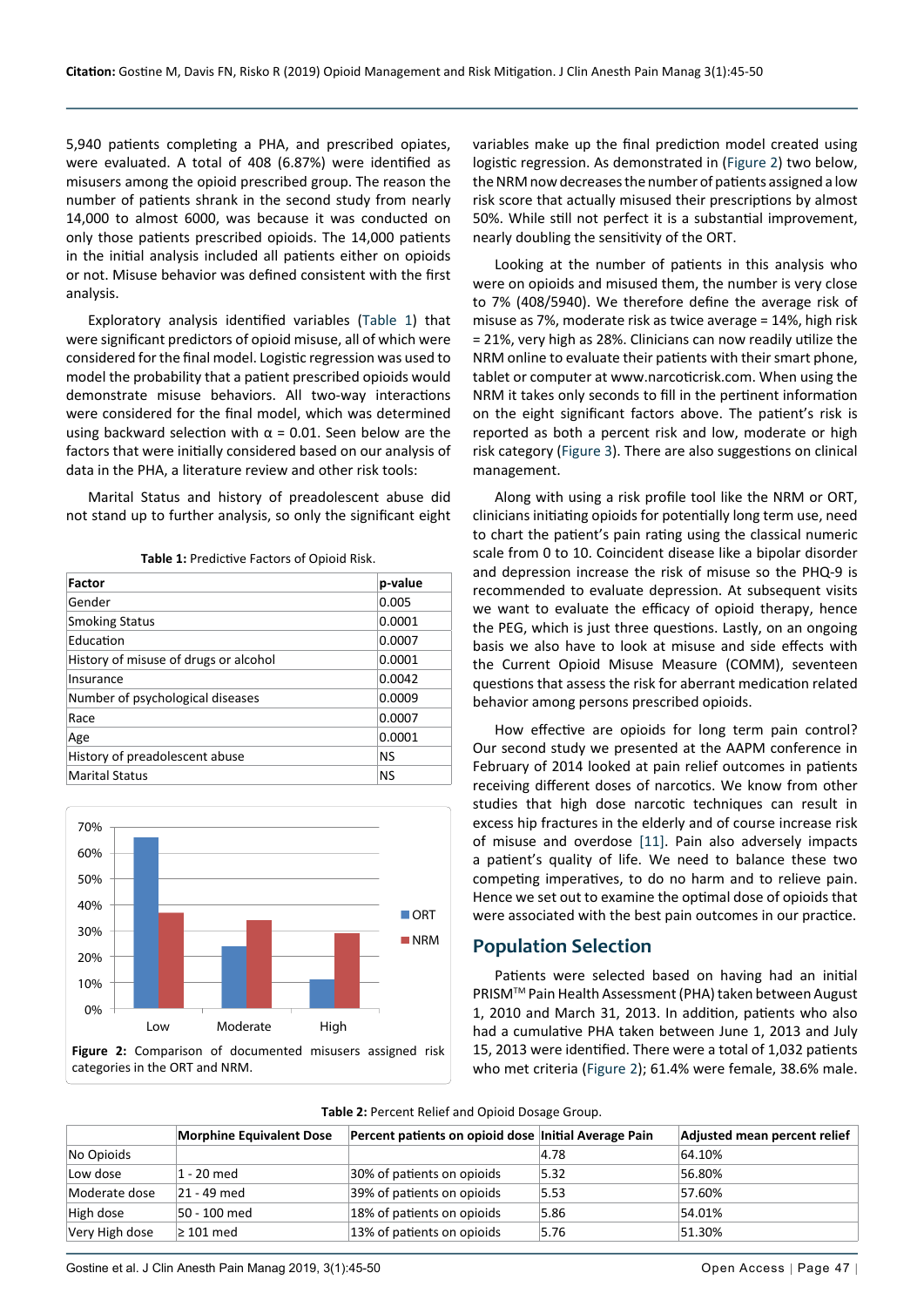The 532 opioid users were placed into dosage groups (Low, Moderate, High, and Very High) ([Table 2](#page-2-2)) and compared to patients on no opioids. This sample is representative of our practice as a whole.

As we can see from the table above patients on high dose or very high dose opioids had the least amount of adjusted mean pain relief. Potentially this group had more severe pain management issues to begin with. That is why we use

<span id="page-3-0"></span>

| <b>Narcotic Risk Manger (NRM)</b>                |                                                                                                                                                                           |                   |  |  |  |  |
|--------------------------------------------------|---------------------------------------------------------------------------------------------------------------------------------------------------------------------------|-------------------|--|--|--|--|
| *Patient Age (years):                            | 23                                                                                                                                                                        |                   |  |  |  |  |
|                                                  | *Patient Gender: Male Female                                                                                                                                              |                   |  |  |  |  |
|                                                  | *Patient's Smoking Status:  o Non-Smoker Smoker  s Smoker *Patient's Smoking Status:  o Non-Smoker **                                                                     |                   |  |  |  |  |
|                                                  | Check If Patient Has In History of abusing alcohol<br>History of abusing illegal drugs<br>History of abusing Prescription drugs                                           |                   |  |  |  |  |
| Check if suffers from the<br>following           | Attention deficit disorder<br><b>Bipolar</b><br>Depression<br>Obsessive-compulsive disorder<br>Schizophrenia                                                              |                   |  |  |  |  |
| *Highest level of education:                     | High School<br>2/4 Year College<br>Graduate School<br><b>Post Graduate</b><br>Never Completed High School                                                                 |                   |  |  |  |  |
| *Patient's Race:                                 | American Indian and Alaska Native<br>Asian<br><b>Black or African American</b><br>Middle Eastern<br>Native Hawaiian and Other Pacific Islander<br>● White<br><b>Other</b> |                   |  |  |  |  |
| *Patient's Insurance Info:                       | <b>Medicare</b><br>• Medicaid<br>Commercial<br>Self Pay<br>National Health Service                                                                                        |                   |  |  |  |  |
| *Indicates Required Field                        |                                                                                                                                                                           |                   |  |  |  |  |
| Calculate                                        |                                                                                                                                                                           | <b>Start Over</b> |  |  |  |  |
| <b>Very High (34.96%)</b>                        |                                                                                                                                                                           |                   |  |  |  |  |
| Figure 3: NRM online to evaluate patient's risk. |                                                                                                                                                                           |                   |  |  |  |  |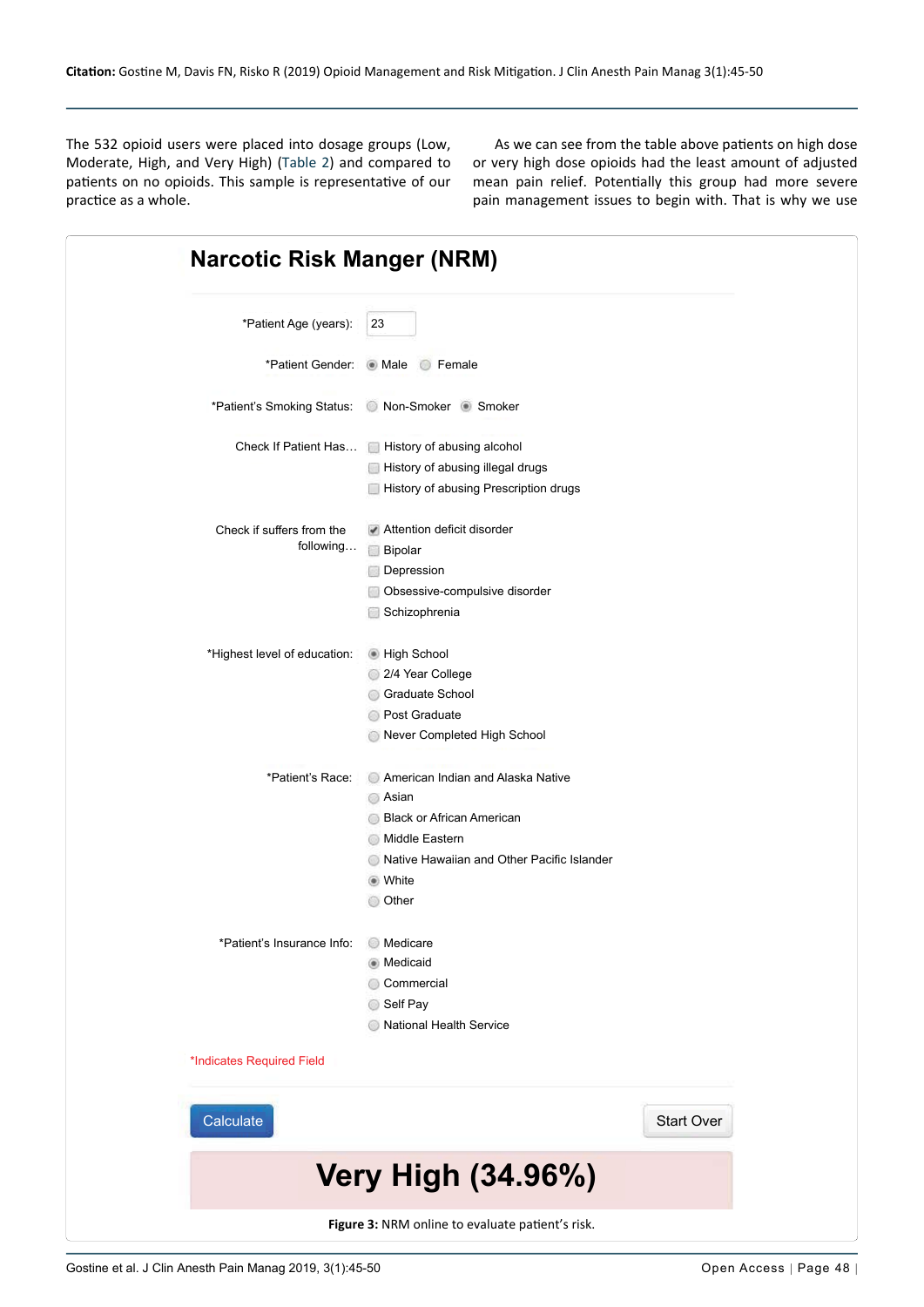adjusted relief to compare group outcomes. Adjusted relief takes into account the baseline pain level. It is presumed, for example, that obtaining 30% pain relief for two individuals, one who starts with a pain level of 7 and one who starts with a 5 is comparable.

Why would individuals on higher dose opioids have worse outcomes? High dose opioids have a number of drawbacks:

- Side effects such as constipation, dry mouth, gastric reflux, sedation
- Reduction in sex hormone production fostering menopause in women and impotence in men
- **Depression**
- **•**  Exacerbation of sleep apnea
- **Opioid induced hyperalgesia**
- **Increased risk of hip fractures**
- **•**  Increased risk of inadvertent overdose.

Certainly when we ask patients to examine their quality of life (QOL) it should not be surprising that the pain control they experience from high or very high dose narcotics may be countered by the side effects. Opioid induced hyperalgesia and tolerance to these medications may explain a great deal of the adverse outcomes. Even though patients become tolerant to the pain relieving qualities of opioids they do not experience a reduction in side effects which remain dose dependent.

The latest explanation for tolerance and hyperalgesia lies with glial cell inflammation. The glial cells provide support to the neurons of the central nervous system. The glial cells surround the neurons that are responsible for nervous system transmission. They hold the neurons in place and supply nutrients and oxygen. It appears that long term administration of opioids cause inflammation of the glial cells and this disrupts the analgesic effects patients derive from narcotics like morphine.

Many side effects however are mediated at the end organ like the gut where morphine causes smooth muscle relaxation leading to constipation and reflux. These side effects are not dependent on glial cell interactions which reside only in the CNS. Hence patients on high dose opioids experience a gradual diminution in the opioids pain relieving qualities but no reduction in side effects.

### **How to Approach Patients Requiring Opioids**

Using the information above, we can develop a valid approach to patients requiring narcotics. First we must adhere to our primary dictum to "First do no harm". What does this mean in the context of opioid management? We recommend that under most circumstances it is wise to prescribe no more than 100 mg of morphine equivalent dose (MED) per day.

In yet more recent communications from the CDC, they once again pointed out the hazards of opioid prescribing [[12\]](#page-5-11). The overdose risk resulting in death is fourfold greater for patients on more than 100 MED's per day when compared to patients on less than 100 MED's. That is why, with rare exception, it is best to adhere to that dose limit. There may still be circumstances where that is not possible, but patients need to be evaluated closely before starting any narcotic and especially before using a dose larger than 100 MED's.

We should also be aware that as many as 20% of patients started on opioids in the hospital after trauma remain on opioids for many months. This persistence can lead to lifelong dependency and the potential for misuse. Therefore we need to assess a patient's risk strata at the time of opioid initiation even if we anticipate the use will be for a limited period of time. The NRM can give you a quick risk profile along with recommendations for opioid use. We divide patients into three risk categories low, moderate and high and we suggest guidelines for managing patients in the respective categories.

#### Low Risk

- **•**  Pharmacy surveillance report at intake
- **•**  No more than 20 mg MED if opioid naïve
- **•**  No more than 100 mg MED if opioid tolerant
- **•**  Use adjuvants, suggestions:
	- **•**  Gabapentin, duloxetine for pain
	- **•**  NSAID's, baclofen, for inflammation and spasm
	- **•**  Trazadone, Seroquel for sleep and mood disorders
- **•**  OK for refills with schedule 3 drugs
- **•**  UDS once a year
- **•**  No pill counts
- **•**  Follow up visits every three months

Moderate Risk

- **•**  Pharmacy surveillance report at intake
- **•**  No more than 20 mg MED if opioid naïve
- **•**  No more than 50 mg if tolerant
- **•**  Consider abuse deterrent formulation
- **•**  UDS at intake. Twice a year long term
- **•**  Pill counts optional
- **•**  Use adjuvants, suggestions:
	- **•**  Gabapentin, duloxetine for pain
	- NSAID's, baclofen, for inflammation and spasm
	- **•**  Trazadone, Seroquel for sleep and mood disorders
- **•**  No refills
- **•**  Follow up visits every three months
- **•**  Consider behavioral assessment

High Risk

- **•**  Pharmacy surveillance report at intake
- **•**  UDS at intake and up to 4 times per year
- **•**  Use pill counts